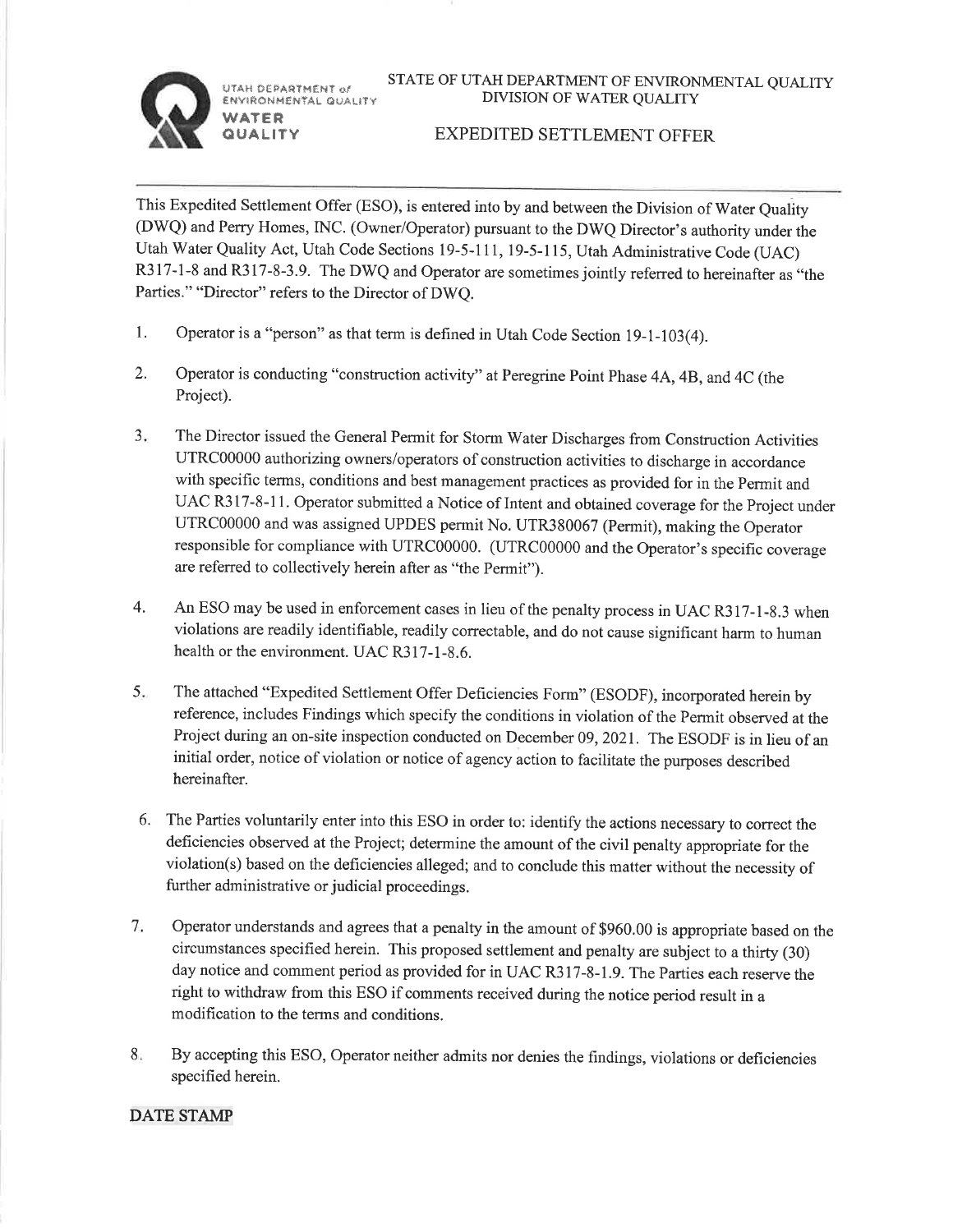**TAH DEPARTMENT of** INVIRONMENTAL QUALITY **NATER** 



### **EXPEDITED SETTLEMENT OFFER**

- $9.5$ Operator agrees to the terms, conditions and requirements of this ESO. By signing this ESO, Operator understands, acknowledges and agrees that it waives: (1) the opportunity for an administrative hearing pursuant to Utah Code Section 19-1-301; (2) the right to contest the finding(s) in the ESDOF and the penalty amount specified herein; and  $(3)$  the opportunity for judicial review.
- Operator certifies that all deficiencies identified herein have been corrected and that the Project is 10. currently in full compliance with the terms and provisions of the Permit. Additionally, Operator has attached to this ESO: (1) a written description detailing how the deficiencies were corrected; and (2) representative photographs documenting the current conditions and the associated Best Management Practices implemented at the Project.
- The Parties mutually agree that this ESO is entered in good faith and is an appropriate means to  $11<sub>ii</sub>$ resolve the matters specified herein.
- This ESO will be final after the thirty (30) day notice and comment period on the date the Director 12. signs the ESO, at which time the civil penalty takes effect.
- 13. Operator agrees that within fifteen (15) calendar days of receiving the signed and final ESO and invoice information from the Division, Operator shall submit payment in accordance with the (attached instructions) and Divisions invoice to the Division of Water Quality in the amount specified in paragraph 7 above.
- The violations described herein will constitute part of Operator's compliance history where such 14. history is relevant, including any subsequent violations. Operator understands and agrees that this ESO is not and cannot be raised as a defense to any other action to enforce any federal, state or local law.
- 15. This ESO, when final, is binding upon Operator and any corporate subsidiaries or parents, their officers, directors, employees, successors in interest, and assigns. The undersigned warrants that it is authorized to legally bind their respective principals to this ESO.

| <b>ACCEPTED BY OPERATOR:</b> |                       |
|------------------------------|-----------------------|
| Name (print)                 |                       |
| Title (print)                |                       |
| Signature                    | $4 - 29 - 22$<br>Date |
| DIVISION OF WATER QUALITY    |                       |
|                              | Date                  |

John K. Mackey, P.E., Interim Director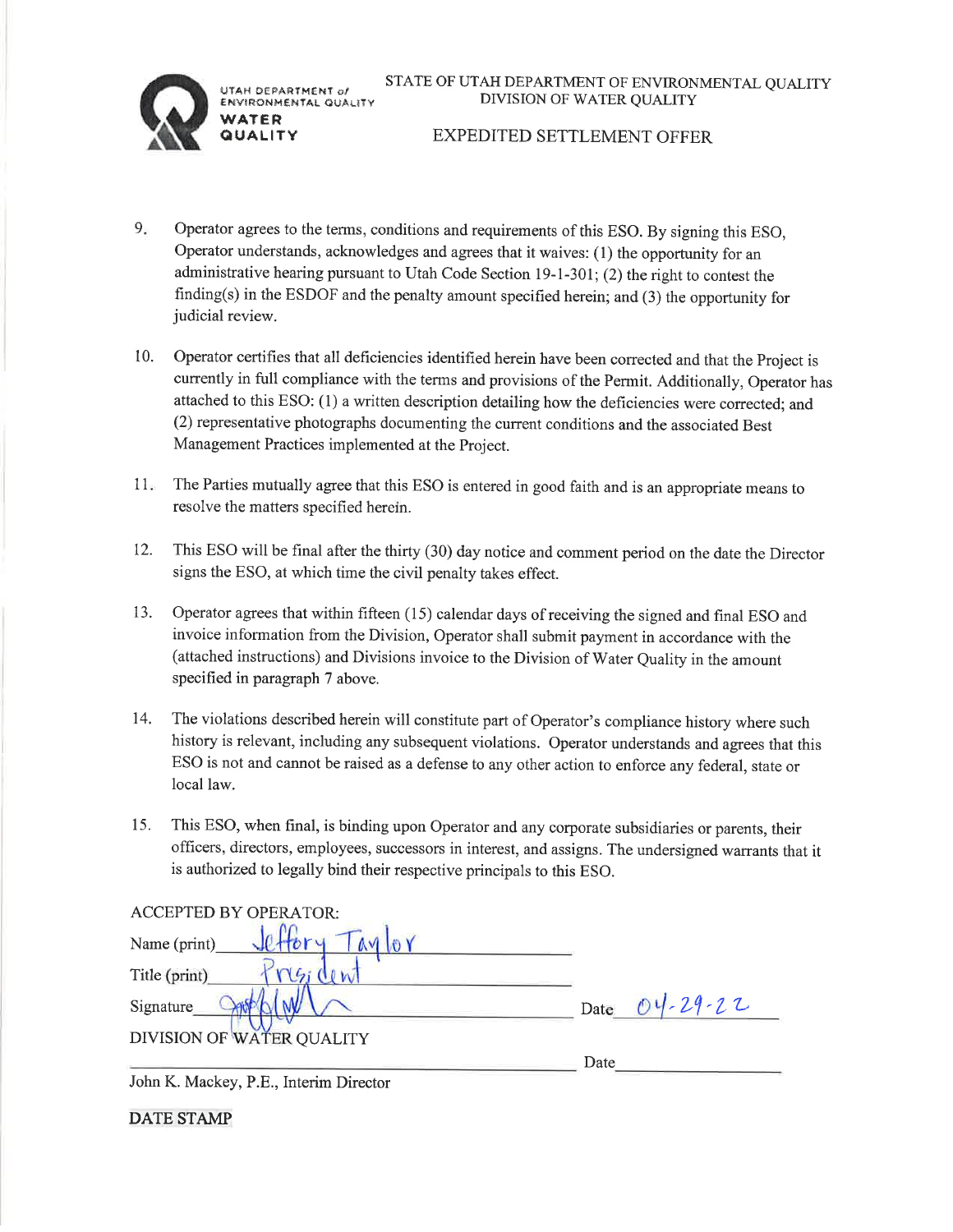$JTAH$  DEPARTMENT of ENVIRONMENTAL QUALITY **WATER** 

**QUALITY** 



### EXPEDITED SETTLEMENT OFFER

This Expedited Settlement Offer (ESO), is entered into by and between the Division of Water Quality (DWO and Perry Homes, INC. (Owner/Operator) pursuant to the DWQ Director's authority under the Utah Water Quality Act, Utah Code Sections 19-5-111, 19-5-115, Utah Administrative Code (UAC) R317-1-8 and R317-8-3.9. The DWQ and Operator are sometimes jointly referred to hereinafter as "the Parties." "Director" refers to the Director of DWQ.

- 1. Operator is a "person" as that term is defined in Utah Code Section 19-1-103(4).
- 2. Operator is conducting "construction activity" at Peregrine Point Phase 4A, 4B, and 4C (the Project).
- $3<sub>1</sub>$ The Director issued the General Permit for Storm Water Discharges from Construction Activities UTRC00000 authorizing owners/operators of construction activities to discharge in accordance with specific terms, conditions and best management practices as provided for in the Permit and UAC R317-8-11. Operator submitted a Notice of Intent and obtained coverage for the Project under UTRC00000 and was assigned UPDES permit No. UTR380067 (Permit), making the Operator responsible for compliance with UTRC00000. (UTRC00000 and the Operator's specific coverage are referred to collectively herein after as "the Permit").
- An ESO may be used in enforcement cases in lieu of the penalty process in UAC R317-1-8.3 when violations are readily identifiable, readily correctable, and do not cause significant harm to human health or the environment. UAC R317-1-8.6. 4
- The attached "Expedited Settlement Offer Deficiencies Form" (ESODF), incorporated herein by reference, includes Findings which specify the conditions in violation of the Permit observed at the Project during an on-site inspection conducted on December 09,2021. The ESODF is in lieu of an initial order, notice of violation or notice of agency action to facilitate the purposes described hereinafter.  $5<sub>1</sub>$
- 6. The Parties voluntarily enter into this ESO in order to: identify the actions necessary to correct the deficiencies observed at the Project; determine the amount of the civil penalty appropriate for the violation(s) based on the deficiencies alleged; and to conclude this matter without the necessity of further administrative or judicial proceedings.
- Operator understands and agrees that a penalty in the amount of \$960.00 is appropriate based on the circumstances specified herein. This proposed settlement and penalty are subject to a thirty (30) day notice and comment period as provided for in UAC R3 17-8- I .9. The Parties each reserve the right to withdraw from this ESO if comments received during the notice period result in <sup>a</sup> modification to the terms and conditions.  $7.$
- 8. By accepting this ESO, Operator neither admits nor denies the findings, violations or deficiencies specified herein.